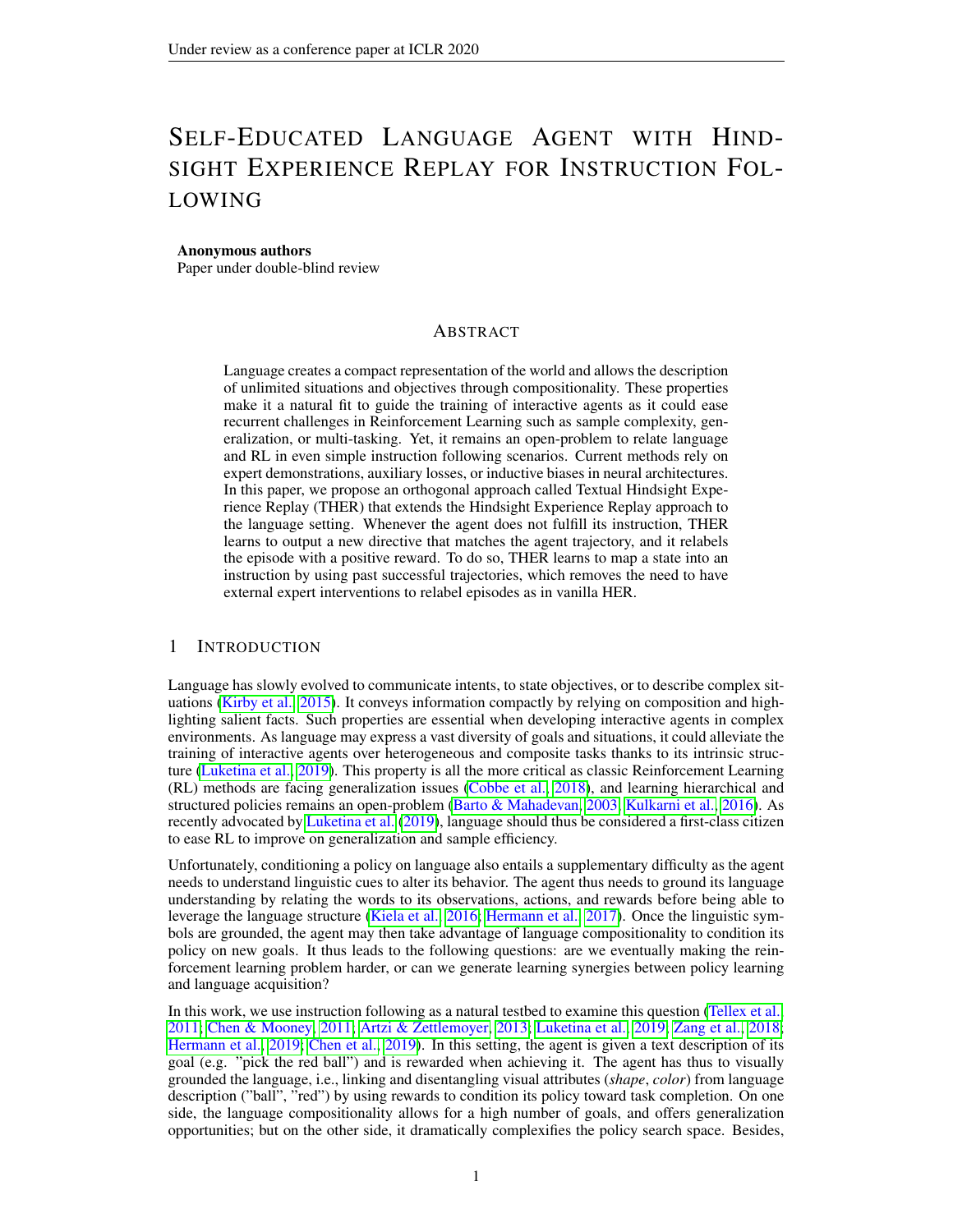Figure 1: Upon positive trajectory, the agent trajectory is used to both update the RL replay buffer and the goal mapper training dataset. Upon failed trajectory, the goal mapper is used to relabel the episode, and both trajectories are appended to the replay buffer. In the original HER paper (Andrychowicz et al., 2017), the mapping function is bypassed since they are dealing with spatial goals, and therefore, vanilla HER cannot be applied without external feedback (Chan et al., 2018).

instruction following is a notoriously hard RL problem since it has a sparse reward signal. In practice, the navigation and language grounding problems are often circumvented by warm-starting the policy with labeled trajectories (Zang et al., 2018; Anderson et al., 2018). Although scalable, these approaches require numerous human demonstrations, whereas we here want to jointly learn the navigation policy and language understanding from scratch. In a seminal work, Hermann et al. (2017) successfully ground language instructions, but the authors used unsupervised losses and heavy curriculum to handle the sparse reward challenge.

In this paper, we take advantage of language compositionality to tackle the lack of reward signals. To do so, we extend Hindsight Experience Replay (HER) to language goals (Andrychowicz et al., 2017). HER originally deals with the sparse reward problems in spatial scenario; it relabels unsuccessful trajectories into successful ones by rede ning the policy **apa**lsteriori As a result, HER creates additional episodes with positive rewards and a more diverse set of goals. Unfortunately, this approach cannot be directly applied when dealing with linguistic goals. As HER requires a mapping between the agent trajectory and the goal to substitute, it requires expert supervision to describe failed episodes with words. Hence, this mapping should either be handcrafted with synthetic bots (Chan et al., 2018), or be learned from human demonstrations, which would both limit HER generality. More generally, language adds a level of semantics, which allows generating textual objective that could not be encoded simple spatial observations as in regular HER, e.g., "fetch a ball that is not blue" or "pick any red object".

In this work, we introduce Textual Hindsight Experience Replay (THER), a training procedure where the agent jointly learns the language-goal mapping and the navigation policy by solely interacting with the environment illustrated in Figure 1. THER leverages positive trajectories to learn a mapping function, and THER then tackles the sparse reward problem by relabeling language goals upon negative trajectories in a HER fashion. We evaluate our method on the BabyAI world (Chevalier-Boisvert et al., 2019), showing a clear improvement over RL baselines while highlighting the robustness of THER to noise.

## 2 BACKGROUND AND NOTATION

In reinforcement learning, an agent interacts with the environment to maximize its cumulative reward (Sutton & Barto, 2018). At each time stepthe agent is in a state  $2 S$ , where it selects an actiona<sub>t</sub> 2 A according its policy : S ! A . It then receives a reward from the environment's reward function :  $S$   $A$  ! R and moves to the next state<sub>+1</sub> with probability  $p(s_t, p_j|s_t; a_t)$ . The quality of the policy is assessed by the Q-function de-ned by Q  $(s; a) = E \begin{bmatrix} 1 \\ 1 \end{bmatrix}$ <sup>t</sup> r(s<sub>t</sub>; a<sub>t</sub>)js<sub>0</sub> = s; a<sub>0</sub> = a] for all (s; a) where 2 [0; 1] is the discount factor. We de ne the optimal Q-value a $\Omega$  (s; a) = max  $\Omega$  (s; a), from which the optimal policy is derived. We here use Deep Q-learning (DQN) to approximate the optimal Q-function with neu-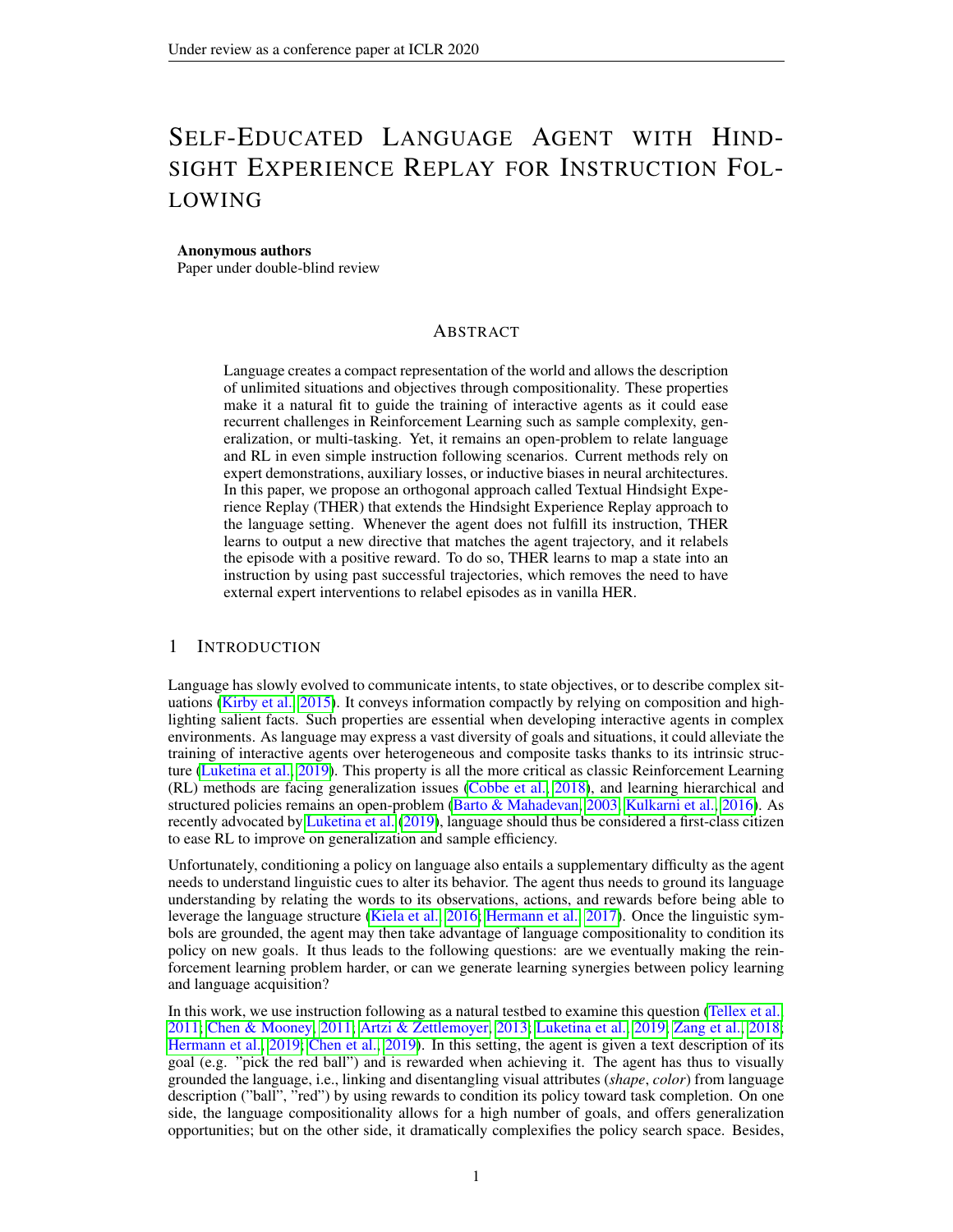ral networks and perform off-policy updates by sampling transit( $\exp(\text{max}_{t} ; r_t; s_{t+1})$  from a replay buffer (Mnih et al., 2015).

In this article, we augment our environment with a goal spaceich de nes a new reward function r : S - A -G ! R and policy : S G ! A by conditioning them on a goal descriptor g 2 G. Similarly, the Q-function is also conditioned on the goal, and it is referred to as Universal Value Function Approximator (UVFA) (Schaul et al., 2015). This approach allows learning holistic policies that generalize over goals in addition to states at the expense of complexifying the training process. In this paper, we explore how language can be used for structuring the goal space, and how language composition eases generalization over unseen scenarios in a UVFA setting.

Hindsight Experience Replay (HER) (Andrychowicz et al., 2017) is designed to increase the sample ef ciency of off-policy RL algorithms such as DQN in the goal-conditioning setting. It reduces the sparse reward problem by taking advantage of failed trajectories, relabelling them with new goals. An expert then assigns the goal that was achieved by the agent when performing its trajectory, before updating the agent memory replay buffer with an additional positive trajectory.

Formally, HER assumes the existence of a predi $\text{Cat}\ \mathfrak{S}$   $\cdot$  G  $\cdot$  f  $\cdot$  0; 1g which encodes whether the agent in a stats satis es the goaf (s; g) = 1 , and de nes the reward function(s<sub>t</sub>; a; g) = f ( $s_{t+1}$ ; g). At the beginning of an episode, a goals drawn from the space of goals. At each time stept, the transition(s<sub>t</sub>; a<sub>t</sub>; r<sub>t</sub>; s<sub>t+1</sub>; g) is stored in the DQN replay buffer, and at the end of an unsuccessful episode, an expert provides an additionalged that matches the trajectory. New transitions(s<sub>t</sub>;  $a_t$ ;  $r_t^0$ ,  $s_{t+1}$ ;  $g^0$ ) are thus added to the replay buffer for each time stephere  $r^0$  = r(s<sub>t</sub>; a<sub>t</sub>; s<sub>t+1</sub>; g<sup>o</sup>). DQN update rule remains identical to (Mnih et al., 2015), transitions are sampled from the replay buffer, and the network is updated using one step td-error minimization.

HER assumes that a mapping between states and goalsg is given. In the original paper (Andrychowicz et al., 2017), this requirement is not restrictive as the goal space is a subset of the state space. Thus, the mappings straightforward since any state along the trajectory can be used as a substitution goal. In the general case, the goal space differs from the state space, and the mapping function is generally unknown. In the instruction following setting, there is no obvious mapping from visual states to linguistic cues. It thus requires expert intervention to provide a new language goal given the trajectory, which drastically reduces the interest of HER. Therefore, we here explore how to learn this mapping without any form of expert knowledge nor supervision.

## 3 TEXTUAL HINDSIGHT EXPERIENCEREPLAY

Textual Hindsight Experience Replay (THER) aims to learn a mapping from past experiences that relates a trajectory to a goal in order to apply HER, even when no expert are available. The mapping function relabels unsuccessful trajectories by predicting a substitute gosal expert would do. The transitions are then appended to the replay buffer. This mapping learning is performed alongside agent policy training.

Besides, we wish to discard any form of expert supervision to learn this mapping as it would reduce the practicability of the approach. Therefore, the core idea is to use environment signals to retrieve training mapping pairs. Instinctively, in the sparse reward setting, trajectories with positive rewards encode ground-truth mapping pairs, while trajectories with negative rewards are mismatched pairs. These cues are thus collected to train the mapping function for THER in a supervised fashion. We emphasize that such signals are inherent to the environment, and an external expert does not provide them. In the following, we only keep positive pairs in order to train a discriminative mapping model.

Formally, THER is composed of a datasetof hs; gi pairs, a replay buffeR and a parametrized mapping mode $m_w$ . For each episode, a goglis picked, and the agent generates transitions  $(s_t; a_t; r_t; s_{t+1}; g)$  that are appended to the replay buffer The Q-function parameters are updated with an off-policy algorithm by sampling minibatches from Upon episode termination, if the goal is achieved, i.e.f  $(s_T; g) = 1$ , the  $s_T; g$  pair is appended to the dataset If the goal is not achieved, a substitute goal is sampled from the mapping mode(s<sub>T</sub>) =  $\mathfrak{g}^0$  and the additional transition ${\sf s}(s_t; a_t; r_t; s_{t+1}; g^0)$ g $_{t=0}^\top$  are added to the replay buffer. At regular intervals, the mapping

<sup>&</sup>lt;sup>1</sup>The mapping model can be utilized with an accuracy criterion over a validation set to avoid random goal sampling. see algorithm 1 for more details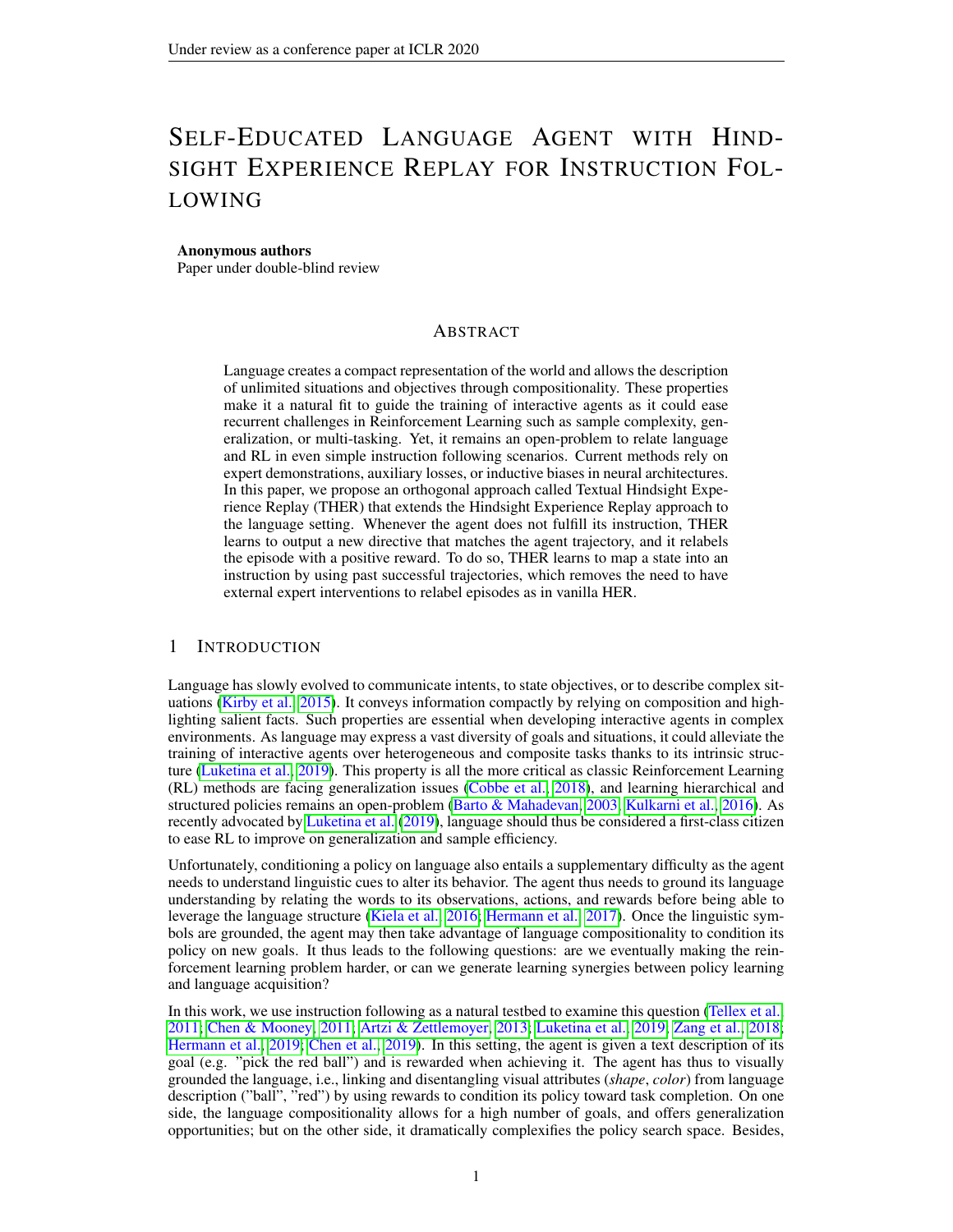Figure 2: Left: Models are fed with the pre-extracted observations from the trajectovies le: Agent model whose inputs are the last four observations and the Right: Instruction Generator.

modelm<sub>w</sub> is optimized to predict the goal given the trajectory by sampling mini-batches from. Algorithm 1 summarizes our approach. Noticeably, THER can be extended to partially observable environments by replacing the predicate function  $s$ ; g) by f (; g), i.e., the completion of a goal depends on the full trajectory rather than one state. Although we assess THER in the instruction following setting, the proposed procedure can be extended to any other goal modalities.

## 4 EXPERIMENTS

## 4.1 EXPERIMENTAL SETTING

Environment We experiment our approach on a grid world environment called MiniGrid (Chevalier-Boisvert et al., 2019). This environment offers a variety of instruction-following tasks using a synthetic language for grounded language learning. We use a 10x10 grid with 10 objects randomly located in the room. Each object has 4 attributes (shade, size, color, and type) inducing a total of 300 different objects. The agent has four actibios ward, left, right, pickg, and it can only see the 7x7 grid in front of it. For each episode, one object's attribute is randomly picked as a goal, and the text generator translates it in synthetic language as detailed in Appendix C, e.g., "Fetch a tiny light blue ball." The agent is rewarded when picking one object matching the goal description, which ends the episode; otherwise, the episode stops after 40 steps or after taking an incorrect object.

Models In this experiment, THER is composed of two separate models as shown in Figure 2. The instruction generator is a neural network outputting a sequence of words given the nal state of a trajectory. It is trained by gradient descent using a cross-entropy loss on the datastected as described in section 3. We train a DQN network following (Mnih et al., 2015) with a dueling head (Wang et al., 2016), double Q-learning (Hasselt et al., 2016), and a uniform replay buffer. The network receives a tuple  $s; g > as$  input and output an action corresponding to the argmax over states-actions values $(s; a; g)$ . We use -greedy exploration with decaying The detailed models and hyperparameters are provided in Appendix A, and the source code is available  $\Delta H$ N FOR BLIND REVIEW.

## 4.2 BUILDING INTUITION

This section examines the feasibility of THER by analysing two potential issues. We rst show that HER is robust to a noisy mapping function (or partially incorrect goals), we then estimate the accuracy and generalisation performance of the instruction generator.

Noisy instruction generator and HER We investigate how a noisy mapping affects performance compared to a perfect mapping. As the learned instruction generator is likely to be imperfect, it is crucial to assess how a noisy mapping may alter the training of the agent. To do so, we train an agent with HER and a synthetic bot to relabel unsuccessful trajectories. We then inject noise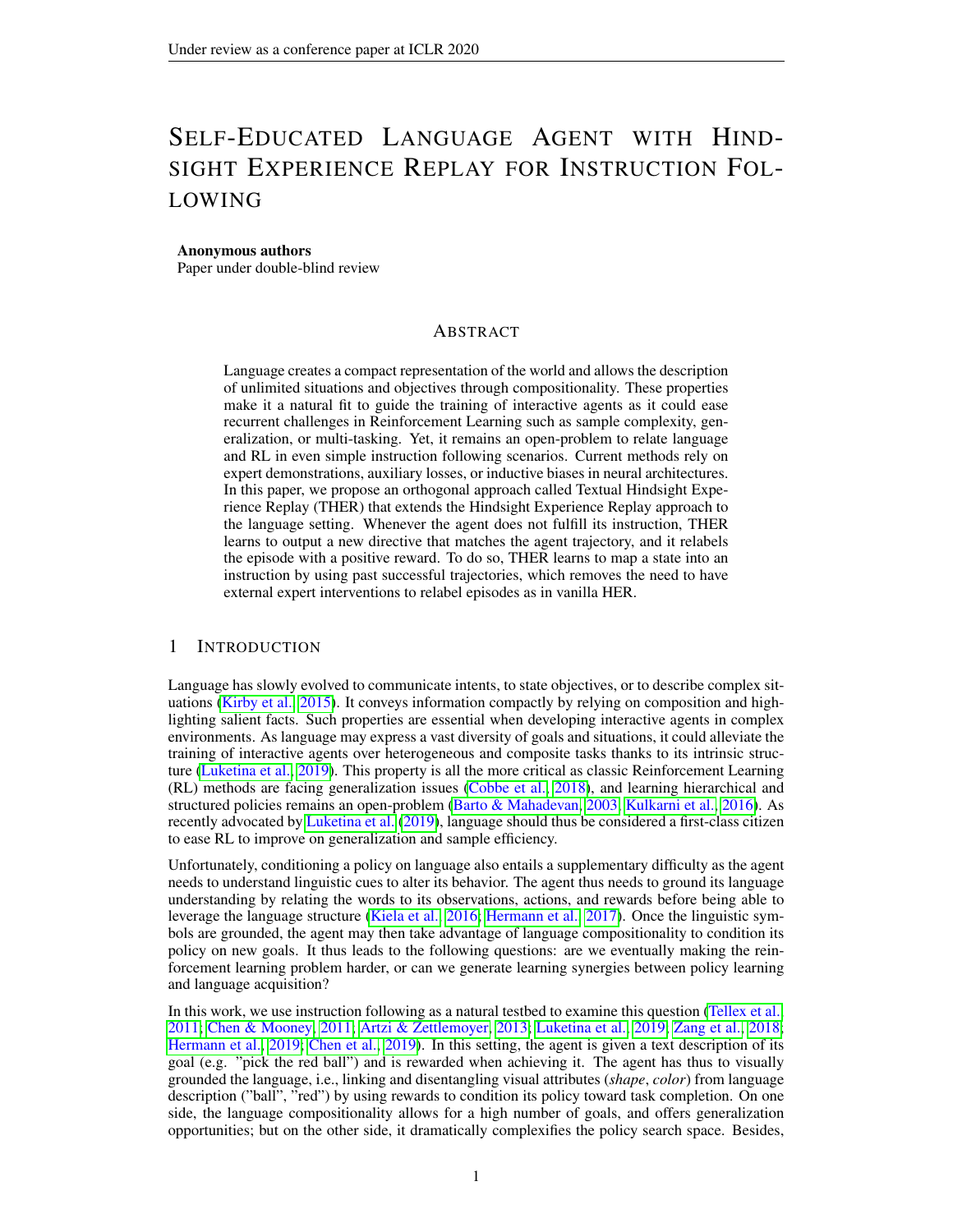Figure 3: Left: Agent performance with noisy mapping function and instruction generator accuracy over 5k pairs. Figures are averaged over 5 seeds and error bars shows one standard deviation.

in our mapping where each attribute has a xed probability be swapped, e.g. colortue may be changed togreen. For example, when  $= 0:2$ , the probability of having the whole instruction correct is0:8<sup>4</sup> 0:4. The resulting agent performance is depicted in Figure 3 (left).

The agent performs 80% as well as an agent with perfect expert feedback even when the mapping function has a 50% noise-ratio per attribute. Surprisingly, even highly noisy mappers, with a 80% noise-ratio, still provides an improvement over vanilla DQN-agents. Hence, HER can be applied even when relabelling trajectories with partially correct goals.

We also examine whether this robustness may be induced by the environment properties (e.g. attribute redundancy) rather than HER. We thus compute the number of discriminative features required to pick the correct object, as shown in Figure 8. On average, an object can be discriminated with 1.7 features in our setting - which eases the training, but any object shares at least one property with any other object 70% of the time - which tangles the training. Besides, the agent does not know which features are noisy or important. Thus, the agent still has to disentangle the instructions across trajectories in the replay buffer, and this process is still relatively robust to noise.

Learning an instruction generator We brie y analyze the sample complexity and generalization properties of the instruction generator. If training the mapping function is more straightforward than learning the agent policy, then we can thus use it to speed up the navigation training.

We  $\,$  rst split the set of mission $\bf S$  into two disjoint sets $\bf G_{train} \,$  and  $\bf G_{test}$  . Although all object features are present in both sets, they contain dissimilar combinations of target objects. For instance, blue, dark, key, and large are individually present in instructions  $\mathbf{G}_{\text{train}}$  and G<sub>test</sub> but the instruction to get  $tan$ ge dark blue keys only in  $G<sub>test</sub>$ . We therefore assess whether a basic compositionality is learned. In the following, we use train/split ratio of 80/20, i.e., 240 vs 60 goals.

Finally, we generate an arti cial datas Bt of hg; s<sub>T</sub> i pairs, and we report the training/testing accuracy of the instruction generator in Figure 3 (right). The accuracy evaluates whether the four correct attributes are present in the linguistic instructions through a simple parser. For instance, "a large blue light key" is a failure case since one attribute is missing. Note that language accuracy is discussed further in subsection 4.4. Other language metrics can be used when dealing with natural language like BLEU (Papineni et al., 2002), ROUGE (Lin, 2004), METEOR (Banerjee & Lavie, 2005).

We here observe than 1000 positive episodes are necessary to reach around 20% accuracy with our model, and 5000 pairs are enough to reach 70% accuracy. The instruction generator also correctly predicts unseen instructions even with fewer than 1000 samples and the accuracy gap between seen and unseen instructions slowly decrease during training, showing basic compositionality acquisition. As further discussed in section 5, we here use a vanilla mapping architecture to assess the generality of our THER, and more advanced architectures may drastically improve sample complexity (Bahdanau et al., 2019b).

#### 4.3 THERFOR INSTRUCTION FOLLOWING

In the previous section, we observe that: (1) HER is robust to noisy relabeled goals, (2) an instructor generator requires few positive samples to learn basic language compositionality. We thus here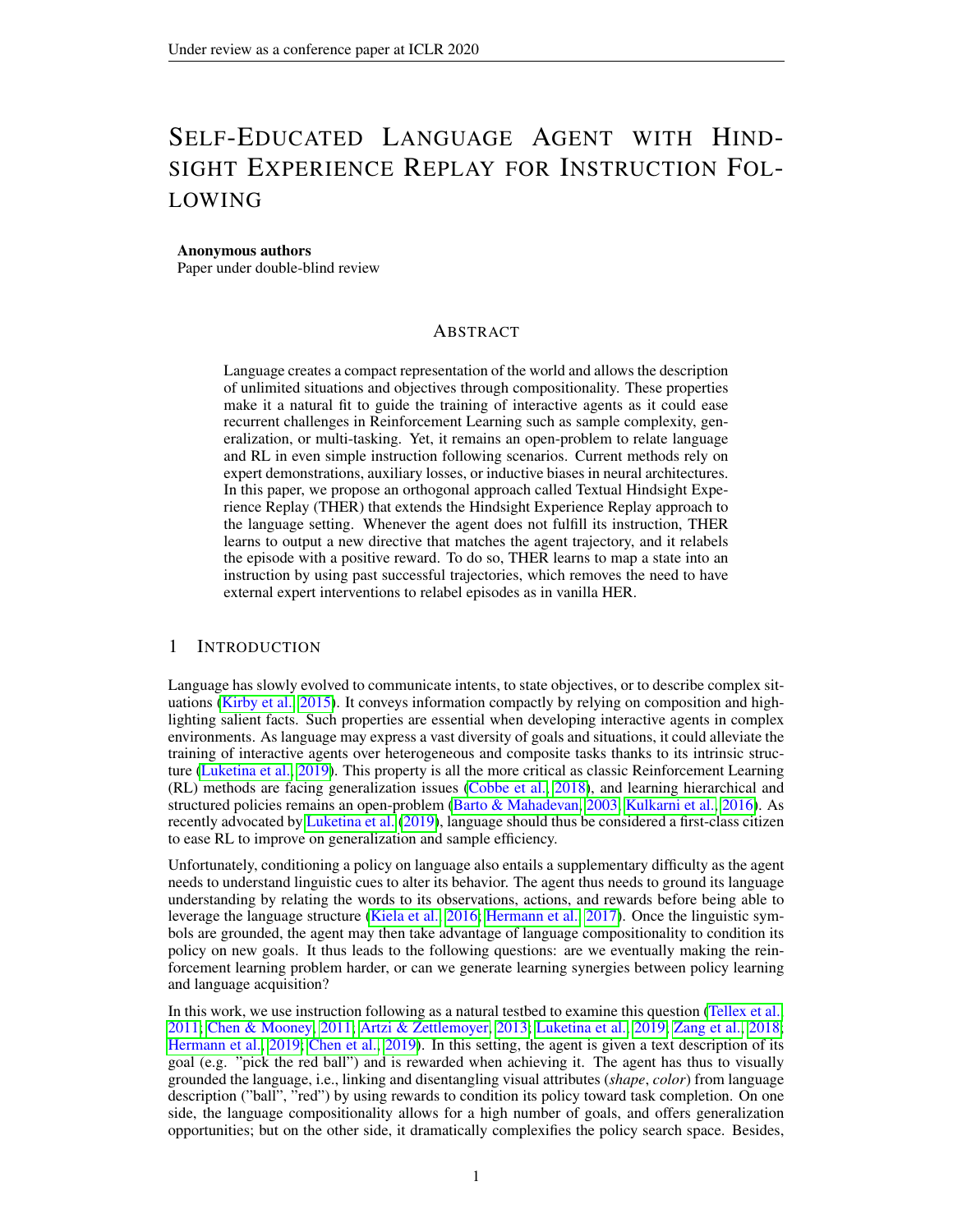Figure 4:Left: learning curves for DQN, DQN+HER, DQN+THER in a 10x10 gridworld with 10 objects with 4 attributes. The instruction generator is used after the vertical igat: the mapping accuracy for the prediction of instructions.  $\mathbf{w}$  starts being trained after collecting 1000 positive trajectories. Results are averaged over 5 seeds with one standard deviation.

combine those two properties to execute THER, i.e. jointly learning the agent policy and language prediction in a online fashion for instruction following.

Baselines We want to assess if the agent bene ts from learning an instruction generator and using it to substitute goals as done in HER. We denote this approach DQN+THER. We compare our approach to DQN without goal substitution (called DQN) and DQN with goal substitution from a perfect mapping provided by an external expert (called DQN+HER) available in the BabyAI environment. We emphasize again that it is impossible to have an external expert to apply HER in the general case. Therefore, DQN is a lower bound that we expect to outperform, whereas DQN+HER is the upper bound as the learned mapping can not outperform the expert. Note that we only start using the parametrized mapping function after collecting 1000 positive trajectories, which is around 18% validation accuracy. Finally, we compute an additional DQN baseline denoted DQN+reward: we reward the agent with 0.25 for each matching properties when picking a object given an instruction. It enforces a hand-crafted curriculum and dramatically reduces the reward sparsity, which gives a different perspective on the current task dif culty.

Results In Figure 4 (left), we show the success rate of the benchmarked algorithms per environment steps. We rst observe that DQN does not manage to learn a good policy, and its performance remains close to that of a random policy. On the other side, DQN+HER and DQN+reward quickly manage to pick the correct object 40% of the time. Finally, DQN+THER sees its success rates increasing as soon as we use the mapping function, to rapidly perform nearly as well as DQN+HER. Figure  $\frac{1}{4}$  (right) shows the performance accuracy of the mapping generator by environment steps. We observe a steady improvement of the accuracy during training before reaching 78% accuracy after 5M steps. In the end, DQN+THER outperforms DQN by using the exact same amount of information, and even matches the conceptual upper bond computed by DQN+HER. Besides, THER does not alter the optimal policy which can occur when reshaping the reward (Ng et al., 1999).

Discussion As observed in the previous noisy-HER experiment, the policy success rate starts increasing even when the mapping accuracy is 20%, and DQN+THER becomes nearly as good as DQN+HER despite having a maximum mapping accuracy of 78%. It demonstrates that DQN+THER manages to trigger the policy learning by better leveraging environment signals compared to DQN. As the instruction generator focuses solely on grounding language, it quickly provides additional training signal to the agent, initiating the navigation learning process.

We observe that the number of positive trajectories needed to learn a non-random mapping is lower than the number of positive trajectories needed to obtain a valid policy with DQN (even after 5M environment steps the policy has 10% success rate). Noticeably, we arti cially generate a dataset in section 4.2 to train the instruction generator, whereas we follow the agent policy to collect the dataset, which is a more realistic setting. For instance, as the instructor generator is trained on a moving dataset, it could over t to the rst positive samples, but in practice it escapes from local minima and obtains a nal high accuracy.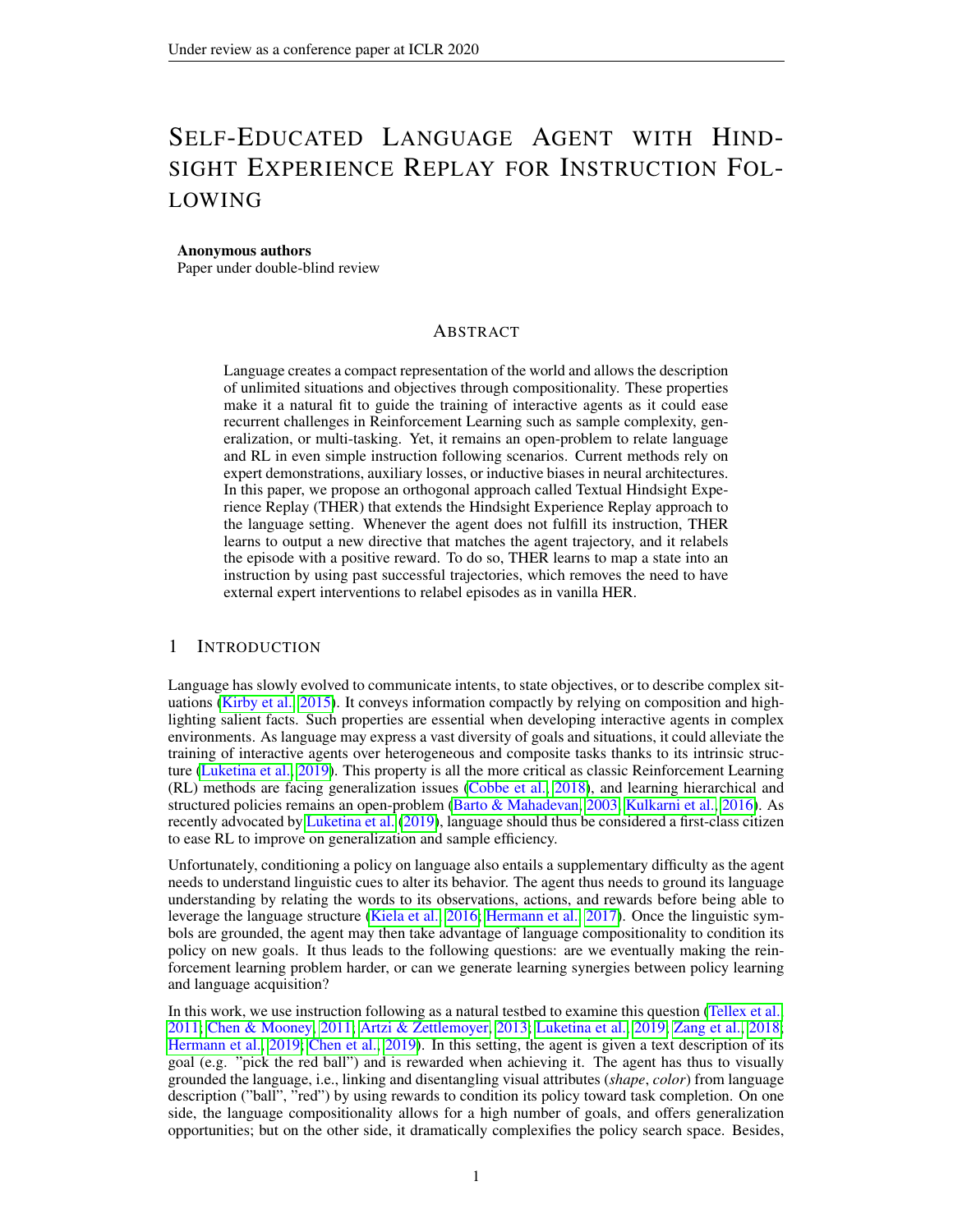Figure 5: Left: Transition distributions in the replay buffer between successful, unsuccessful and relabeled trajectories. We remove time-out trajectories for clarity, which accounts of the transition in average (3%over training).Right: Evaluating the language learned by the instruction generator on unseen instructions. Over time, the number of correct attributes (purple) is increasing, as the number of irrelevant words (orange) is decreasing. The number of repeated attributes (green) stays low. The beginning clause is ignored as it doesn't provide information regarding the objective.

Different factors may also explain the learning speed discrepancy: supervised learning has less variance than reinforcement learning as it has no long-term dependency. The agent instructor generator can also rely on simpler neural architectures than the agent. Although THER thus takes advantage of those training facilities to reward the agent ultimately.

Finally, we observe a virtuous circle that arises. As soon as the mapping is correct, the agent success rate increases, initiating the synergy. The agent then provides additional ground-truth mapping pairs, which increases the mapping accuracy, which improves the quality of substitute goals, which increases the agent success rate further more. As a result, there is a natural synergy that occurs between language grounding and navigation policy as each module iteratively provides better training samples to the other model. This virtuous circle is observed inside the replay buffer distribution, as shown in Figure 5. If we ignore time-out trajectories, around 90% of the trajectories are negative at the beginning of the training. As soon as we start using the instruction generator, 40% the transitions are relabelled by the instructor generator, and 10% of the transitions belong to positive trajectories. As training goes, this ratio is slowly inverted, and after 5M steps, there is only 15% relabelled trajectories left while 60% are actual positive trajectories.

Limitations Albeit generic, THER also faces some inherent limitations. From a linguistic perspective, THER cannot transcribe negative instructions (ot pick the red ball) or alternatives (Pick the red ball or the blue keyn its current form. However, this problem could be alleviated by batching several trajectories with the same goal. Therefore, the model would potentially learn to factorize trajectories into a single language objective. On the policy side, THER still requires a few trajectories to work, and it thus relies on the navigation policy. In other word, historical HER could be applied in the absence of reward signals, while THER only alleviate the sparse reward problem by better leveraging successful trajectories. A natural improvement would be to couple THER with other exploration methods, e.g, intrinsic motivation (Bellemare et al., 2016) or DQN with human demonstration (Hester et al., 2018). Finally, under-trained goal generators might hurt the training in some environments although we did not observed it in our setting as shown in Figure 9. However, a simple validation accuracy allows to circumvent this risk while activating the goal mapper (More details in algorithm 1). We emphasize again that the instruction generator can be triggered anytime to kick-start the learning as the it is independent of the agent.

#### 4.4 LANGUAGE LEARNED BY THE INSTRUCTIONGENERATOR

We here analyze further the language quality of the instruction generator. To do so, we rely on three metrics to assess the generated language quality. The rst metric, attitied telity, assesses whether every target attribute is present in the generated sentence. For example, for the abjective large dark blue keythe generated sentence "Fetch me a large key" only containing two attributes and receives a score of two. Yet, the model may still enumerate all available attributes in a single sentence; the score would always be four and precision counter this effect by counting how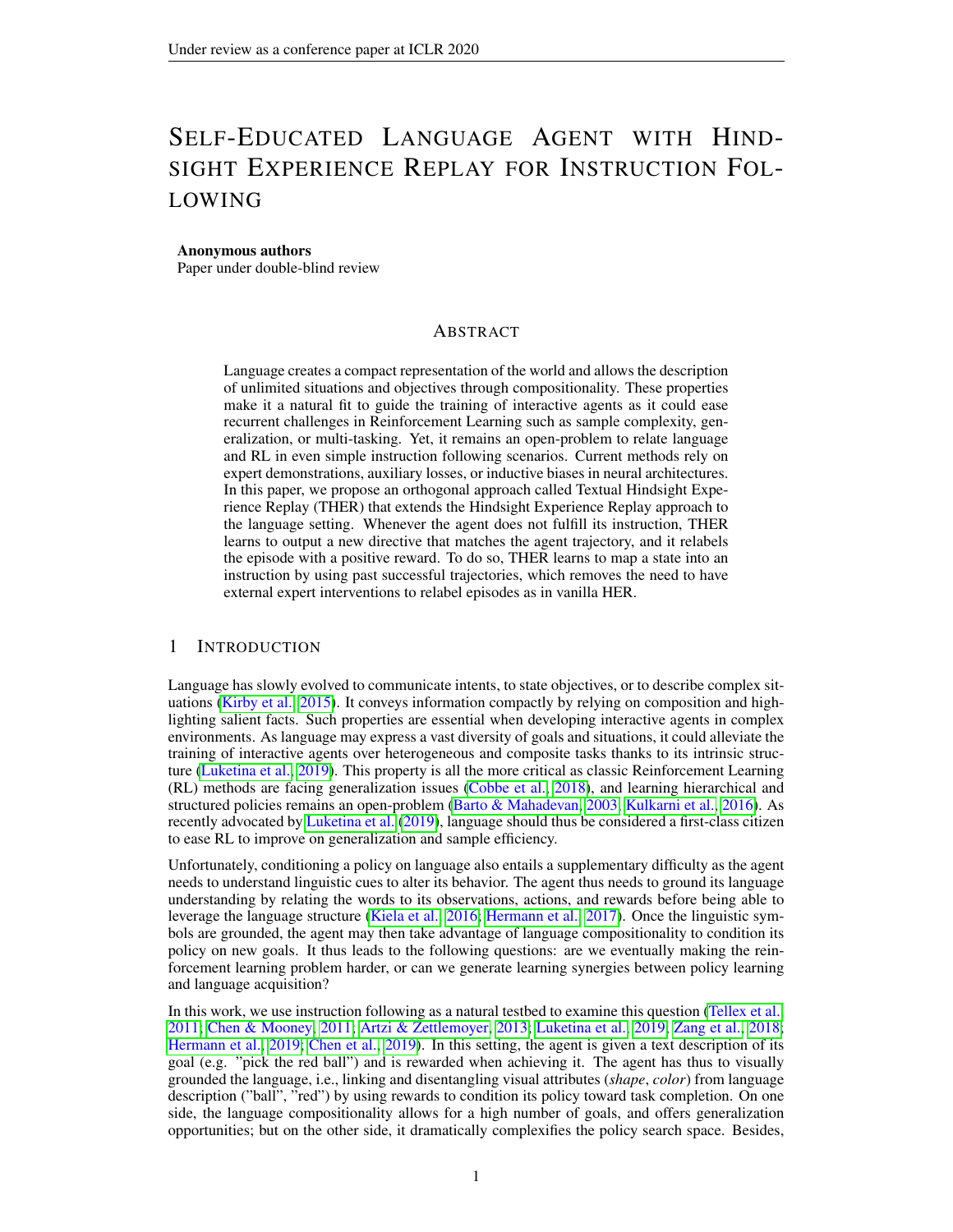| Instruction<br>#Samples | get a small verylight green key  | get a tiny dark yellow key      | go fetch a dark grey giant ball                |
|-------------------------|----------------------------------|---------------------------------|------------------------------------------------|
| 200                     | get a neutral veryight tiny ball | get a small blue dark ball ball | go get a grey giant neutral giant neutral grey |
| 1000                    | get a verylight green small ball | go fetch a tiny dark tiny ball  | you must fetch a grey dark giant ball          |
| 10000                   | get a verylight green small key  | go get a dark yellow tiny key   | go fetch a grey dark giant ball                |

| Table 1: Examples of language errors during the training |  |  |  |
|----------------------------------------------------------|--|--|--|
|                                                          |  |  |  |

many words are not relevant to describe the target object. This second metric is related to precision (or positive predictive value), as generated instructions only contain relevant attributes. Finally, we countrepeated attributesas language models are known to stutter during early training.

In Figure 5, we compute the three metrics over unseen goal states, examining the compositionality properties of the instruction generator. We observe that generated instructions get more accurate, contain less irrelevant attributes, thus providing the agent with valid goals, even in unseen scenarios. As the instruction generator is trained until convergence as net ate, instruction pairs are collected, it naturally preserve the overall language structure, and correctly ground symepolated attributesscore remains low and generated sentences start with the verb and end with the noun while randomly shuf ing the attributes as shown in Table 1.

## 5 RELATED WORK

Instruction following have recently drawn a lot of attention following the emergence of several 2D and 3D environments (Chevalier-Boisvert et al., 2019; Brodeur et al., 2017; Anderson et al., 2018). This section rst provides an overview of the different approaches, i.e, fully-supervised agent, reward shaping, auxiliary losses, before exploring approaches related to THER.

Vision and Language Navigation Instruction following is sometimes coined assign and Language Navigationasks in computer vision (Anderson et al., 2018; Wang et al., 2019). Most strategies are based on imitation learning, relying on expert demonstrations and knowledge from the environment. For example, Zang et al. (2018) relate instructions to an environment graph, requiring both demonstrations and high-level navigation information. Closer to our work, Fried et al. (2018) also learns a navigation model and an instruction generator, but the latter is used to generate additional training data for the agent. The setup is hence fully supervised, and requires human demonstrations. These policies are sometimes netuned to improve navigation abilities in unknown environments. Noticeably, Wang et al. (2019) optimizes their agent to nd the shortest path by leveraging language information. The agent learns an instruction generator, and they derive an intrinsic reward by aligning the generator predictions over the ground truth instructions. Those approaches complete long sequences of instructions in visually rich environments but they require a substantial amount of annotated data. In this paper, we intend to discard human supervision to explore learning synergies. Besides, we needed a synthetic environments with experts to evaluate THER. Yet, THER could be studied on natural and visually rich settings by warm-starting the instruction generator, and those two papers give a hint that THER could scale up to larger environment.

IRL for instruction following Bahdanau et al. (2019a) learn a mapping from struction, state to a reward function. The method's aim is to substitute the environment's reward function when instructions can be satis ed by a great diversity of states, making hand-designing reward function tedious. Similarly, Fu et al. (2019) directly learn a reward function and assess its transferability to new environments. Those methods are complementary to ours as they seek to transfer reward function to new environment and we are interested in reducing sample complexity.

Improving language compositionality THER heavily relies on leveraging the language structure in the instruction mapper toward initiating the learning synergy. For instance, Bahdanau et al. (2019b) explore the generalization abilities of various neural architectures. They show that the sample ef ciency of feature concatenation can be considerably improved by using feature-wise modulation (Perez et al., 2018), neural module networks (Andreas et al., 2016) or compositional attention networks (Hudson & Manning, 2018). In this spirit, Bahdanau et al. (2019a) take advantage of these architectures to quickly learn a dense reward model from a few human demonstrations in the instruc-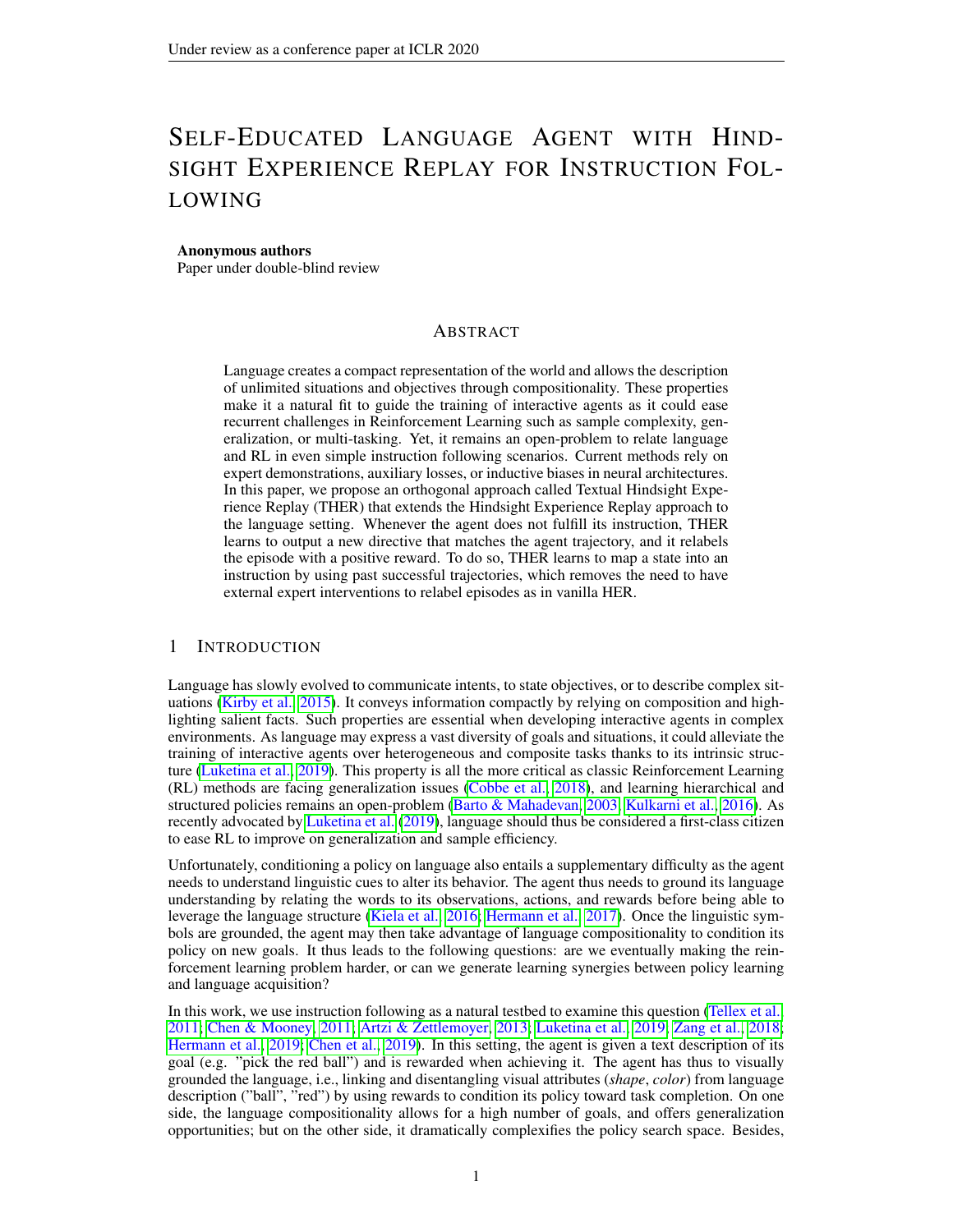tion following setup. Differently, the instructor generator can also be fused with the agent model to act as an auxiliary loss, reducing further the sparse reward issue.

HER variants HER has been extended to multiple settings since the original paper. These extensions deal with automatic curriculum learning (Liu et al., 2019), dynamic goals (Fang et al., 2019), or they adapt goal relabelling to policy gradient methods (Rauber et al., 2019). Closer to our work, Sahni et al. (2019) train a generative adversarial network to hallucinate visual near-goals state over failed trajectories. However, their method requires heavy engineering as visual goals are extremely complex to generate, and they lack the compact generalization opportunities inherent to language. Chan et al. (2018) also studies HER in the language setting, but the authors only consider the context where a language expert is available.

Conditioned Language Policy There have been other attempts to leverage language instruction to improve the agent policy. For instance, Jiang et al. (2019) computes a high-level language policy to give textual instruction to a low-level policy, enforcing a hierarchical learning training. The authors manage to resolve complicated manipulating task by decomposing the action with language operation. Yet, the language mapper performs instruction retrieval into a prede ned set of textual goals, which prevent from bene ting from language compositionality, as mentioned by the authors. Co-Reyes et al. (2018) train an agent to re ne its policy by collecting language corrections over multiple trajectories on the same task. While the authors focus their effort on integrating language cues, it could be promising to learn the correction function in a THER fashion.

## 6 CONCLUSION

We introduce Textual Hindsight Experience Replay (THER) as an extension to HER for language. We de ne a protocol to learn a mapping function to relabel unsuccessful trajectories with predicted consistent language instructions. We show that THER nearly matches HER performances despite only relying on signals from the environment. We provide empirical evidence that THER manages to alleviate the instruction following task by jointly learning language grounding and navigation policy with training synergies. THER has mild underlying assumptions, and it does not require human data, making it valuable to complement to other instruction following methods. More generally, THER can be extended to any goal modalities, and we expect similar procedures to emerge in other setting.

## **REFERENCES**

- Peter Anderson, Qi Wu, Damien Teney, Jake Bruce, Mark Johnson, Nikdeshauf, Ian Reid, Stephen Gould, and Anton van den Hengel. Vision-and-language navigation: Interpreting visually-grounded navigation instructions in real environment. Proc. of CVPR, 2018.
- Jacob Andreas, Marcus Rohrbach, Trevor Darrell, and Dan Klein. Neural module networks. In Proc. of CVPR 2016.
- Marcin Andrychowicz, Filip Wolski, Alex Ray, Jonas Schneider, Rachel Fong, Peter Welinder, Bob McGrew, Josh Tobin, OpenAI Pieter Abbeel, and Wojciech Zaremba. Hindsight experience replay. In Proc. of NIPS 2017.
- Yoav Artzi and Luke Zettlemoyer. Weakly supervised learning of semantic parsers for mapping instructions to actionsTransactions of the Association for Computational Linguistic 49–62, 2013.
- Dzmitry Bahdanau, Felix Hill, Jan Leike, Edward Hughes, Arian Hosseini, Pushmeet Kohli, and Edward Grefenstette. Learning to understand goal speci cations by modelling rewarddodn of ICLR, 2019a.
- Dzmitry Bahdanau, Shikhar Murty, Michael Noukhovitch, Thien Huu Nguyen, Harm de Vries, and Aaron Courville. Systematic generalization: What is required and can it be learned bodrof ICLR, 2019b.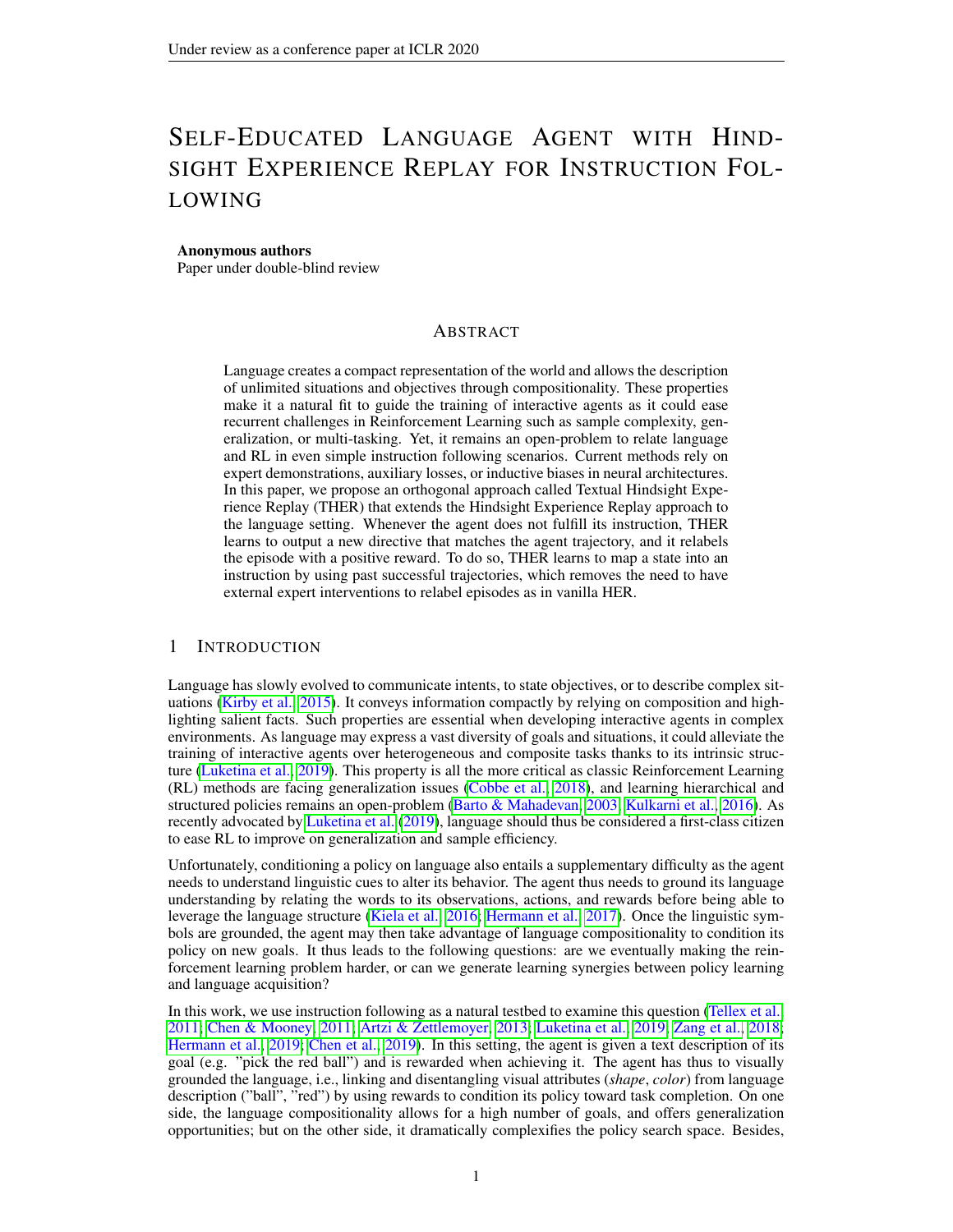- Satanjeev Banerjee and Alon Lavie. Meteor: An automatic metric for mt evaluation with improved correlation with human judgments. Proc. of ACL Workshop on Intrinsic and Extrinsic Evaluation Measures for Machine Translation and/or Summarizat20005.
- Andrew G Barto and Sridhar Mahadevan. Recent advances in hierarchical reinforcement learning. Discrete event dynamic system \$ (1-2): 41–77, 2003.
- Marc Bellemare, Sriram Srinivasan, Georg Ostrovski, Tom Schaul, David Saxton, and Remi Munos. Unifying count-based exploration and intrinsic motivation. Plinoc. of NeurIPS2016.
- Samy Bengio, Oriol Vinyals, Navdeep Jaitly, and Noam Shazeer. Scheduled sampling for sequence prediction with recurrent neural networks. Phnoc. of NIPS 2015.
- Simon Brodeur, Ethan Perez, Ankesh Anand, Florian Golemo, Luca Celotti, Florian Strub, Jean Rouat, Hugo Larochelle, and Aaron Courville. Home: a household multimodal environment. In Proc. of NIPS : Visually-Grounded Interaction and Language Works 2007.
- Harris Chan, Yuhuai Wu, Jamie Kiros, Sanja Fidler, and Jimmy Ba. Actrce: Augmenting experience via teacher's advice for multi-goal reinforcement learningt Workshop on Goal Speci cations for Reinforcement Learning, Workshop held jointly at ICML, IJCAI, AAM2088.
- David L Chen and Raymond J Mooney. Learning to interpret natural language navigation instructions from observations. IProc. of AAAI 2011.
- Howard Chen, Alane Suhr, Dipendra Misra, Noah Snavely, and Yoav Artzi. Touchdown: Natural language navigation and spatial reasoning in visual street environments and CVPR, 2019.
- Maxime Chevalier-Boisvert, Dzmitry Bahdanau, Salem Lahlou, Lucas Willems, Chitwan Saharia, Thien Huu Nguyen, and Yoshua Bengio. BabyAI: First steps towards grounded language learning with a human in the loop. InProc. of ICLR 2019. URL https://openreview.net/ forum?id=rJeXCo0cYX .
- Junyoung Chung, Caglar Gulcehre, Kyunghyun Cho, and Yoshua Bengio. Empirical evaluation of gated recurrent neural networks on sequence modeling. Pron. of NIPS Workshop on Deep Learning 2014.
- John D Co-Reyes, Abhishek Gupta, Suvansh Sanjeev, Nick Altieri, John DeNero, Pieter Abbeel, and Sergey Levine. Guiding policies with language via meta-learningron. of ICLR 2018.
- Karl Cobbe, Oleg Klimov, Chris Hesse, Taehoon Kim, and John Schulman. Quantifying generalization in reinforcement learningarXiv preprint arXiv:1812.0234, 12018.
- Meng Fang, Cheng Zhou, Bei Shi, Boqing Gong, Jia Xu, and Tong Zhang. Dher: Hindsight experience replay for dynamic goals. **Proc.** of ICLR 2019.
- Daniel Fried, Ronghang Hu, Volkan Cirik, Anna Rohrbach, Jacob Andreas, Louis-Philippe Morency, Taylor Berg-Kirkpatrick, Kate Saenko, Dan Klein, and Trevor Darrell. Speaker-follower models for vision-and-language navigation. Plroc. of NeurIPS2018.
- Justin Fu, Anoop Korattikara, Sergey Levine, and Sergio Guadarrama. From language to goals: Inverse reinforcement learning for vision-based instruction following. If the of. ICLR, 2019.
- Hado van Hasselt, Arthur Guez, and David Silver. Deep reinforcement learning with double qlearning. InProc. of AAAJ 2016.
- Karl Moritz Hermann, Felix Hill, Simon Green, Fumin Wang, Ryan Faulkner, Hubert Soyer, David Szepesvari, Wojciech Marian Czarnecki, Max Jaderberg, Denis Teplyashin, et al. Grounded language learning in a simulated 3d world. Xiv preprint arXiv:1706.0655,12017.
- Karl Moritz Hermann, Mateusz Malinowski, Piotr Mirowski, Andras Banki-Horvath, Keith Anderson, and Raia Hadsell. Learning to follow directions in street viearXiv preprint arXiv:1903.0040,12019.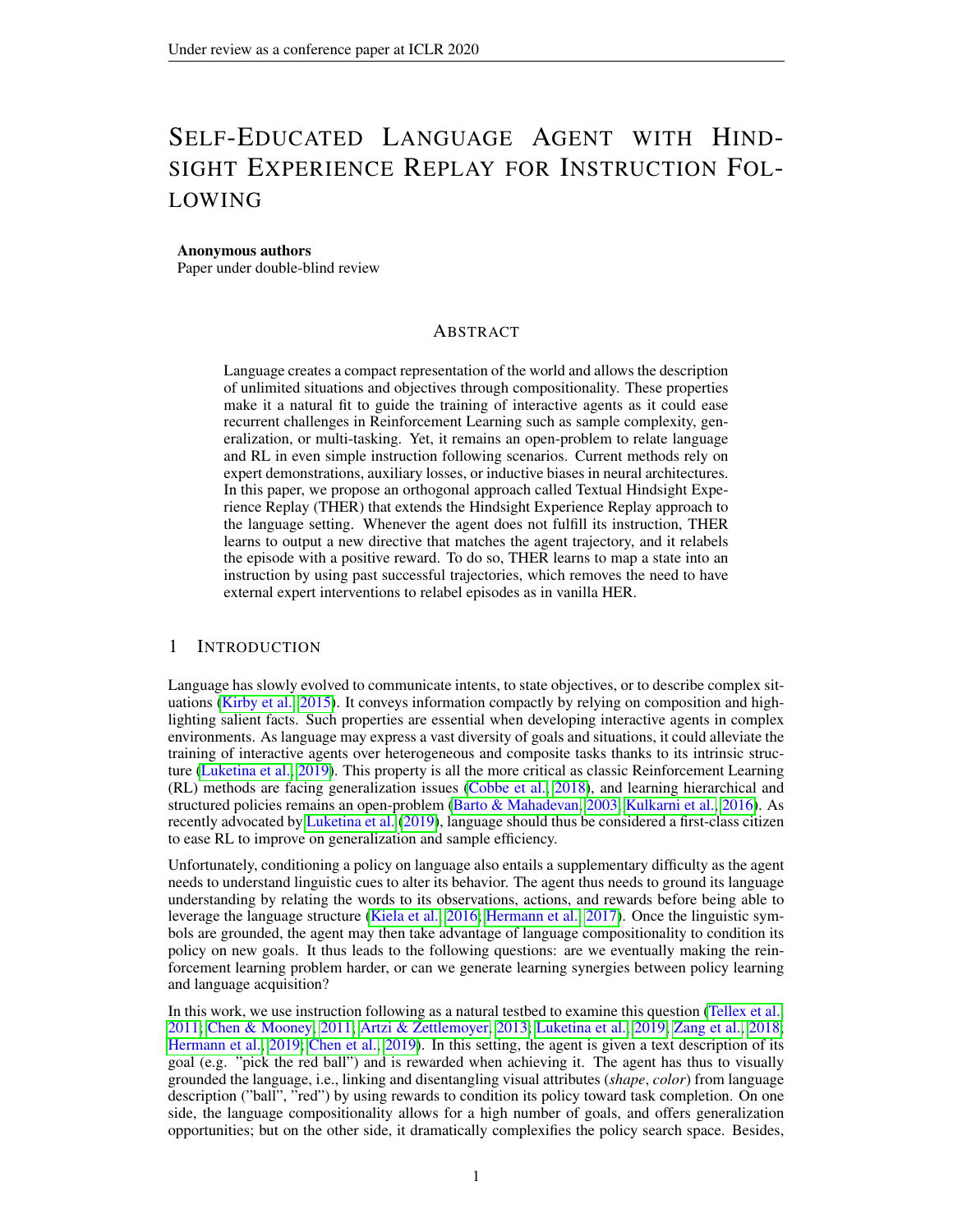- Todd Hester, Matej Vecerik, Olivier Pietquin, Marc Lanctot, Tom Schaul, Bilal Piot, Dan Horgan, John Quan, Andrew Sendonaris, Ian Osband, et al. Deep q-learning from demonstrations. In Proc. of AAAJ 2018.
- Drew Arad Hudson and Christopher D. Manning. Compositional attention networks for machine reasoning. IrProc. of ICLR 2018.
- Yiding Jiang, Shixiang Gu, Kevin Murphy, and Chelsea Finn. Language as an abstraction for hierarchical deep reinforcement learning. Xiv preprint arXiv:1906.0734, 2019.
- Douwe Kiela, Luana Bulat, Anita L Vero, and Stephen Clark. Virtual embodiment: A scalable long-term strategy for arti-cial intelligence research. Xiv preprint arXiv:1610.074322016.
- Diederik P Kingma and Jimmy Lei Ba. Adam: Amethod for stochastic optimization Promo. of ICLR, 2015.
- Simon Kirby, Monica Tamariz, Hannah Cornish, and Kenny Smith. Compression and communication in the cultural evolution of linguistic structure agnition 141:87–102, 2015.
- Tejas D Kulkarni, Karthik Narasimhan, Ardavan Saeedi, and Josh Tenenbaum. Hierarchical deep reinforcement learning: Integrating temporal abstraction and intrinsic motivation?rola of **NIPS 2016.**
- Yann LeCun, Yoshua Bengio, et al. Convolutional networks for images, speech, and time series. The handbook of brain theory and neural network \$95.
- Chin-Yew Lin. Rouge: A package for automatic evaluation of summaries at Summarization Branches Out2004.
- Hao Liu, Alexander Trott, Richard Socher, and Caiming Xiong. Competitive experience replay. In Proc. of ICLR 2019.
- Jelena Luketina, Nantas Nardelli, Gregory Farquhar, Jakob Foerster, Jacob Andreas, Edward Grefenstette, Shimon Whiteson, and Tim Roasthel. A survey of reinforcement learning informed by natural language. IProc. of IJCAI 2019.
- Volodymyr Mnih, Koray Kavukcuoglu, David Silver, Andrei A Rusu, Joel Veness, Marc G Bellemare, Alex Graves, Martin Riedmiller, Andreas K Fidjeland, Georg Ostrovski, et al. Human-level control through deep reinforcement learnimigature, 518(7540):529, 2015.
- Andrew Y Ng, Daishi Harada, and Stuart Russell. Policy invariance under reward transformations: Theory and application to reward shaping Proc. of ICML, 1999.
- Kishore Papineni, Salim Roukos, Todd Ward, and Wei-Jing Zhu. Bleu: a method for automatic evaluation of machine translation. Prroc. of ACL, 2002.
- Ethan Perez, Florian Strub, Harm De Vries, Vincent Dumoulin, and Aaron Courville. Film: Visual reasoning with a general conditioning layer. Proc. of AAAI 2018.
- Paulo Rauber, Avinash Ummadisingu, Filipe Mutz, and Jrgen Schmidhuber. Hindsight policy gradients. InProc. of ICLR, 2019.
- Himanshu Sahni, Toby Buckley, Pieter Abbeel, and Ilya Kuzovkin. Visual hindsight experience replay. arXiv preprint arXiv: 1901. 1152, 92019.
- Tom Schaul, Daniel Horgan, Karol Gregor, and David Silver. Universal value function approximators. InProc. of ICML, 2015.
- Ilya Sutskever, Oriol Vinyals, and Quoc V Le. Sequence to sequence learning with neural networks. In Proc. of NIPS 2014.

Richard S Sutton and Andrew G Bart Geinforcement learning: An introductio MIT Press, 2018.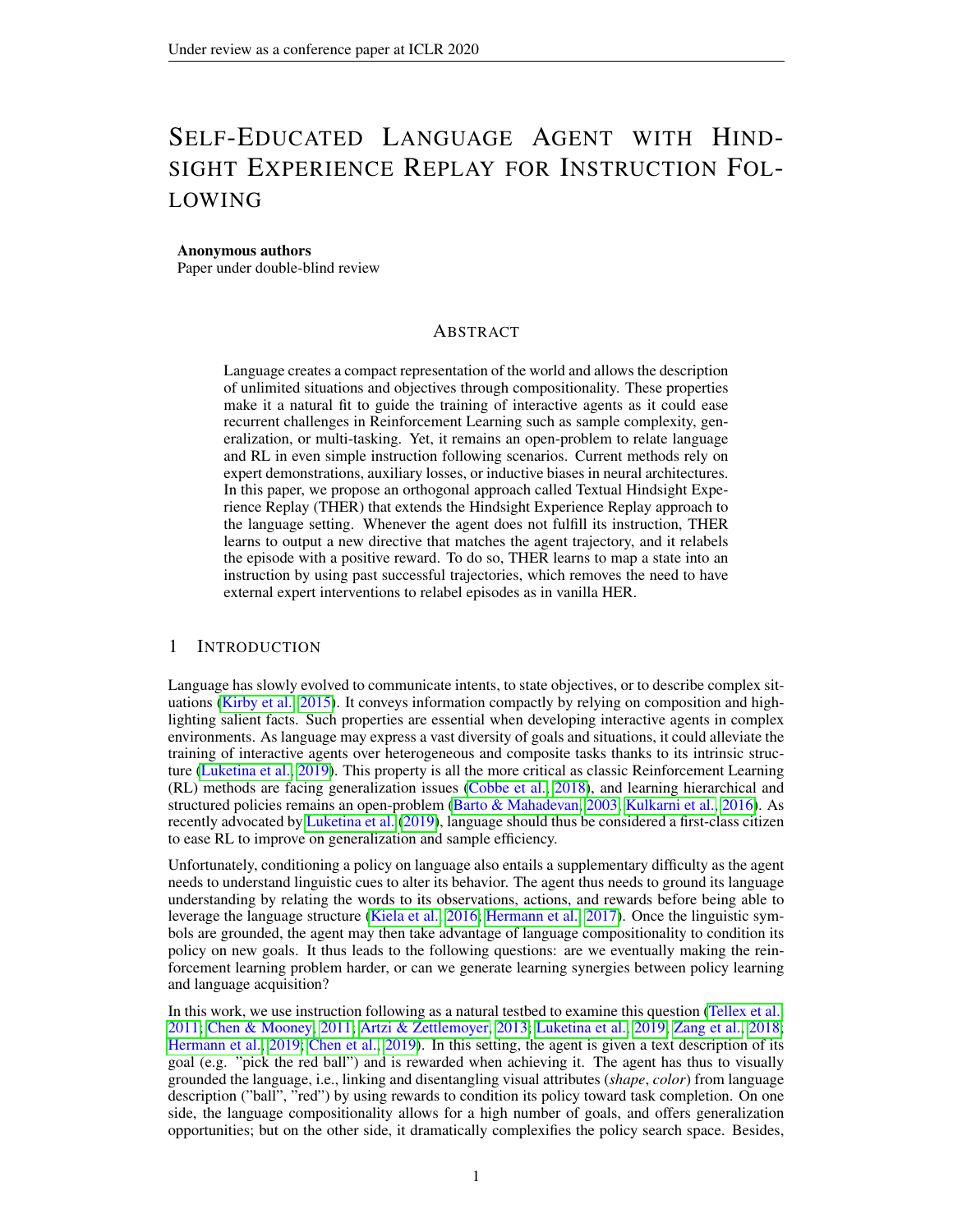- Stefanie Tellex, Thomas Kollar, Steven Dickerson, Matthew R Walter, Ashis Gopal Banerjee, Seth Teller, and Nicholas Roy. Understanding natural language commands for robotic navigation and mobile manipulation. InProc. of AAAJ 2011.
- Xin Wang, Qiuyuan Huang, Asli Celikyilmaz, Jianfeng Gao, Dinghan Shen, Yuan-Fang Wang, William Yang Wang, and Lei Zhang. Reinforced cross-modal matching and self-supervised imitation learning for vision-language navigation. Proc. of CVPR, 2019.
- Ziyu Wang, Tom Schaul, Matteo Hessel, Hado Hasselt, Marc Lanctot, and Nando Freitas. Dueling network architectures for deep reinforcement learning. Into of ICML, 2016.
- Xiaoxue Zang, Ashwini Pokle, Marynel & Zuez, Kevin Chen, Juan Carlos Niebles, Alvaro Soto, and Silvio Savarese. Translating navigation instructions in natural language to a high-level plan for behavioral robot navigation. In roc. of EMNLP, 2018.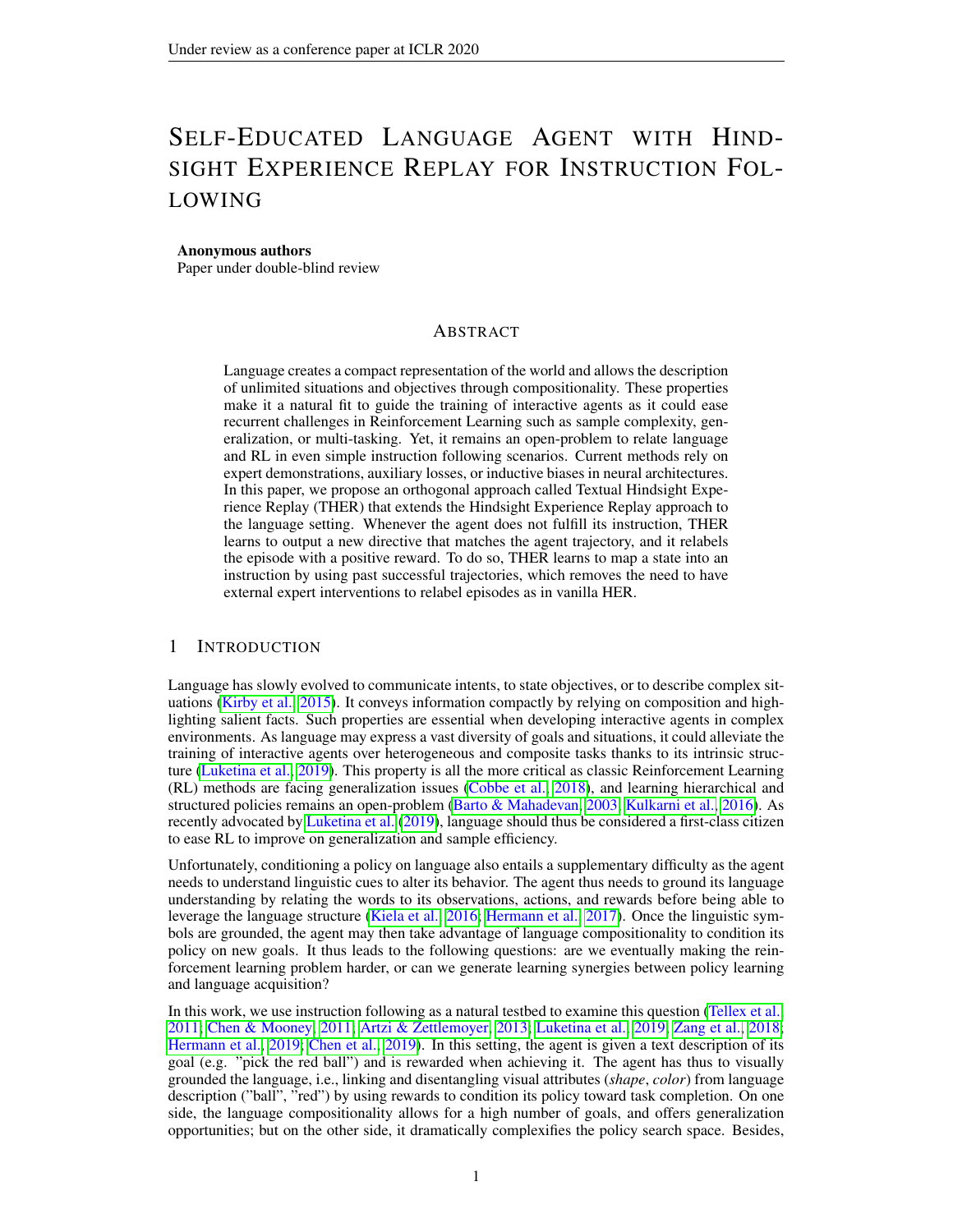# A APPENDIX A: TRAINING DETAILS

## A.1 INSTRUCTIONGENERATOR ARCHITECTURE

The encoder is a convolution neural network (LeCun et al., 1995) with ReLU activation functions after each layer for processing an observation of dimension 7x7x3. It is composed of: 16 of 2x2 kernel, followed a max pooling 2D of size 2x2 then 32 of 2x2 kernel, and nally 256 of 2x2 kernel. For the convolutional layers and the pooling layer, the stride is always equal to 1.

The decoder is a recurrent neural network composed of gated recurrent units (GRU) (Chung et al., 2014) that outputs the instruction word by word. The convolutional layers extract relevant information from the image and compress it in a latent representation. This latent representation is then used as the initial hidden state of a GRU layer. The initial input of the GRU layer is the tBEGBIN. At each time step, the GRU layer outputs a distribution over words as in Seq2Seq (Sutskever et al., 2014), we can use as the input of the next step the word the is the most likely. When the token ENDis chosen the prediction stops. We use a word embedding of dimension 128 and an instruction embedding of dimension 256. The number of words in the dictionary is equal to 27.

The training is done with cross-entropy between the distribution of probabilities over words predicted by the model and the true word. Teacher forcing is employed to accelerate and to stabilize the learning. Teacher forcing refers to using the ground truth for the next input of the GRU instead of using the last predicted word (Bengio et al., 2015).

The learning rate is  $x$ ed to  $0^{-4}$  and the network is trained using the Adam optimizer with default parameters (Kingma & Ba, 2015) and a regularization  $\delta$ <sup>6</sup> over all parameters. The batchsize is equal to 128.

## A.2 DQN ARCHITECTURE

To deal with the partial observability of the environment (described in subsection 4.1) the state corresponds to the last 4 frames stacked as in (Mnih et al., 2015).

Visual Encoder: Each frame is encoded by a convolutional neural network and then passed through a LSTM. Each layer is followed by a ReLU activation function. The convolutional neural network is composed of: 16 of 2x2 kernel, followed a max pooling 2D of size 2x2 then 32 of 2x2 kernel, and -nally 64 of 2x2 kernel. For the convolutional layers and the pooling layer, the stride is always equal to 1. The LSTM has an input and hidden size of 64. The last LSTM hidden state responds to visual embedding.

Instruction Encoding: First each word is embedded with an embedding of size 32. Instructions are encoded word by word using a GRU. The GRU has an input size of 32 which corresponds to the word embedding size and a hidden size of 128 which corresponds to the instruction embedding size. The last GRU hidden state is kept as the instruction embedding.

We concatenate the visual embedding and the instruction embedding and add fully connected layers in the same fashion as in the dueling architecture (Wang et al., 2016) on top to compute the Q-values for each action.

Training parameters The exploration policy is-greedy with decaying linearly from 1 to 0.05 either in 500 000 steps for DQN and DQN+THER or in 100 000 steps for DQN+HER. The RMSprop optimizer is used to train the neural network with a learning rate  $\ x$ et0to<sup>5</sup> and default parameters (the forgetting factor is 0.99). Huber loss (with= 1) and gradient clipping (between -1 and 1) are used for stable gradients. The target network is synchronized with the current model every 1000 gradient steps. The replay buffer size is 50 000.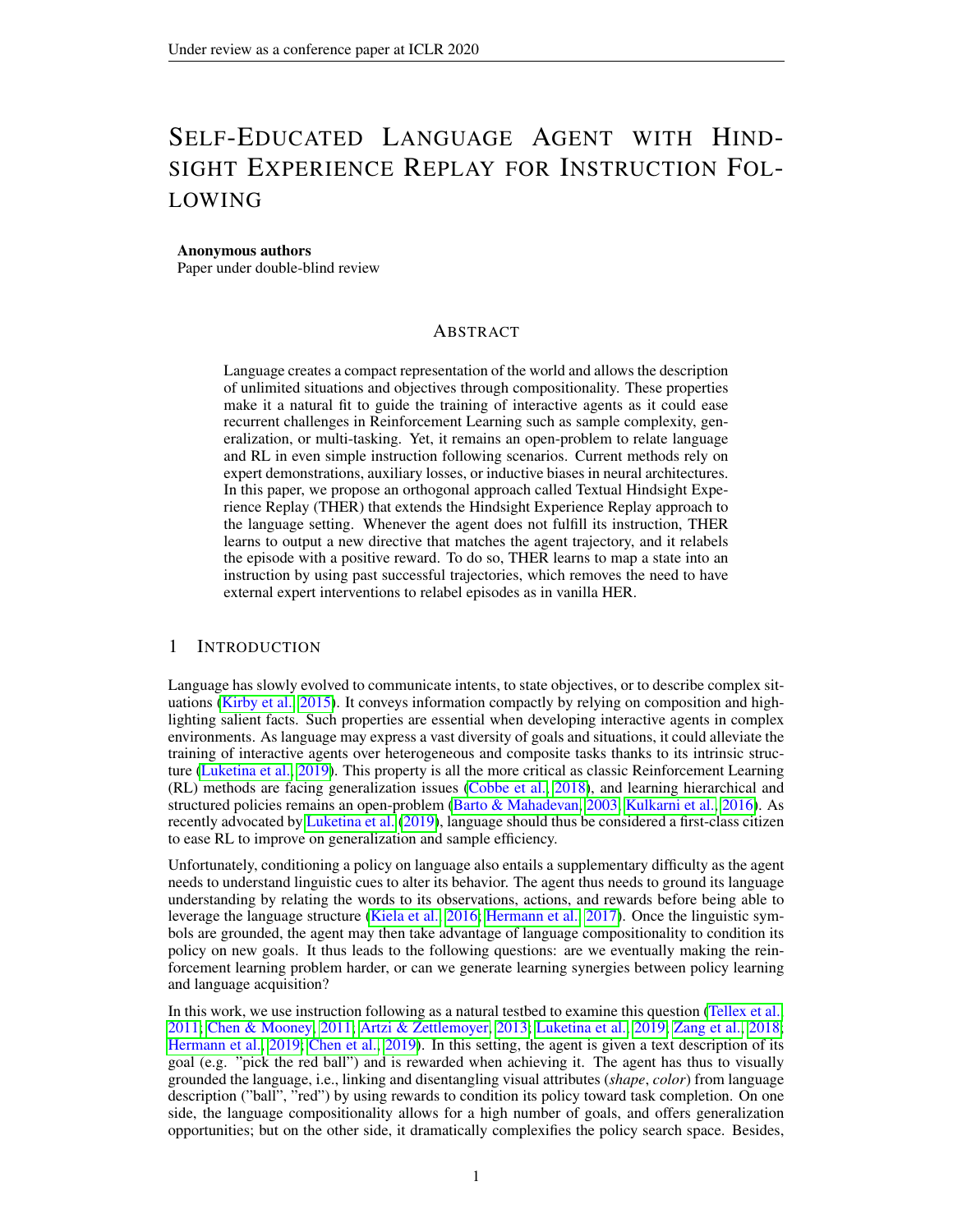## B THER ALGORITHM DETAILED

#### Algorithm 1: Textual Hindsight Experience Replay (THER)

Given:

- an off-policy RL algorithm (e.g. DQN)  $\mathbb A$
- a reward function  $r : \mathcal{S} \times \mathcal{A} \times \mathcal{G} \rightarrow \mathbb{R}$ .
- a language score (e.g. parser accuracy, BLEU etc.)

1 Initialize A, replay buffer R, dataset  $D_{train}$  and  $D_{val}$  of  $\langle instruction, state \rangle$ , Instruction Generator  $m_w$ ; <sup>2</sup> for *episode=1,M* do

```
3 Sample a goal g and an initial state s_0;
4 t = 0;5 repeat
6 Execute an action a_t chosen from the behavioral policy A: a_t \leftarrow \pi(s_t||g);
7 | Observe a reward r_t = r(s_t, a_t, g) and a new state s_{t+1};
8 | Store the transition (s_t, a_t, r_t, s_{t+1}, g) in R;
9 Update Q-network parameters using the policy A and sampled minibatches from R;
10 t = t + 1;11 until episode ends;
12 if f(s_t, g) = 1 then
13 Store the pair \langle s_t, g \rangle in D_{train} or D_{val};
14 | Update m-network parameters by sampling minibatches from D_{\text{t}} rain;
15 end
16 else
17 if m language validation score is high enough and D_{val} is big enough then
18 | | Sample \hat{g}' = m_{\mathbf{w}}(s_t);19 Replace g by \hat{g}' in the transitions of the last episode and set \hat{r} = r(s_t, a_t, \hat{g}').
20 end
21 end
22 end
```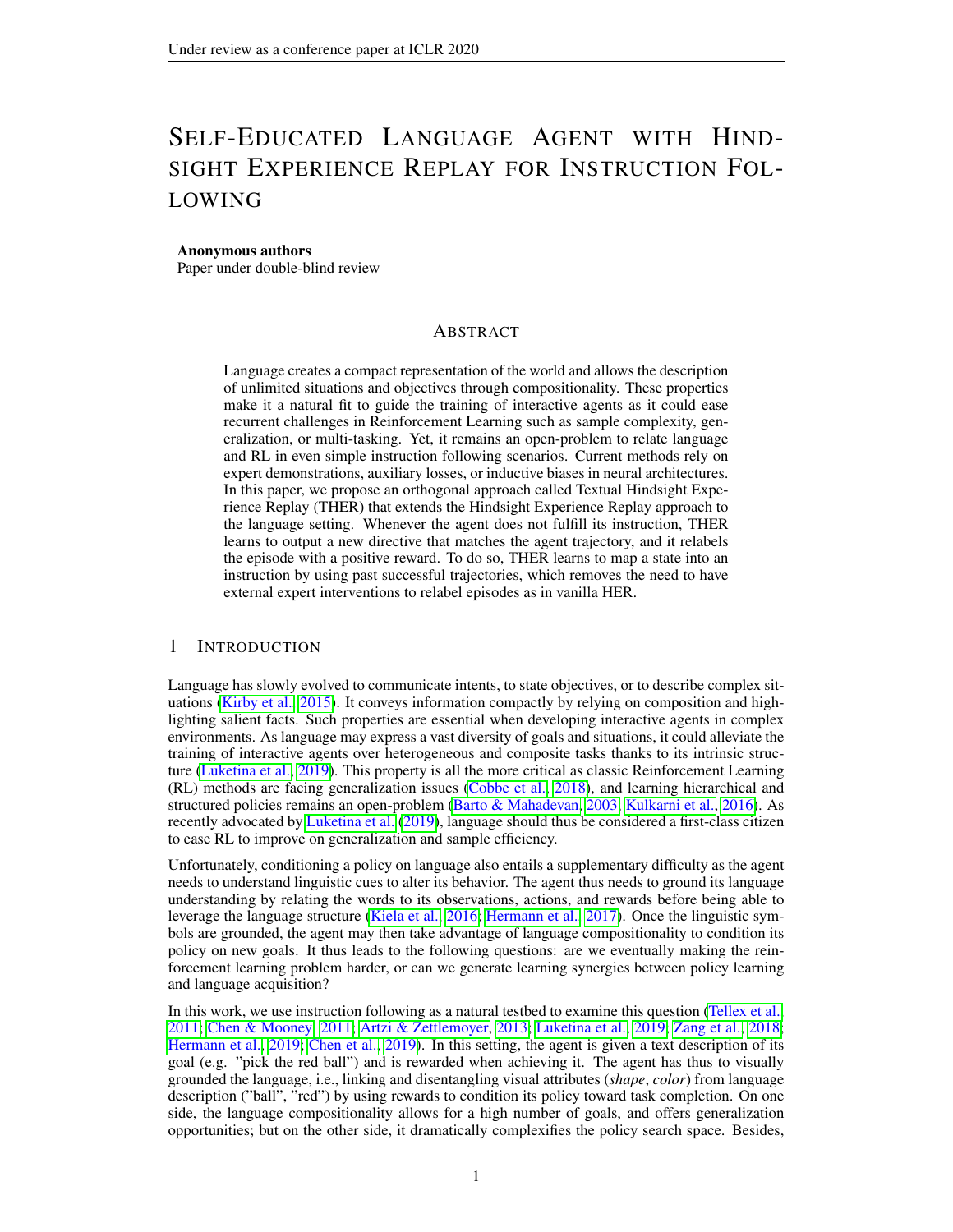## C APPENDIX B: ENVIRONMENT DETAILS

A screenshot of the environment is provided in [Figure 6.](#page-14-0)

The state of the environment does not correspond to a RBG image but to channels encoding different info about each cell (color, type etc...). More details are available at [gym-minigrid.](https://github.com/maximecb/gym-minigrid/)

The synthetic language used for instructions is composed in three parts. First, a clause like *get a* (all the clauses are displayed below). Then, a series of attributes randomly ordered describing the object and lastly, the type of the object. An example of instruction is *Go fetch a tiny dark red ball*. One object can be described by a maximum of 4 attributes: shade, size, color, and type. They have modalities going from 2 to 6.



<span id="page-14-0"></span>Figure 6: A screenshot of the environment. The agent only sees the light gray area. It should be noted that in is this example, object only have 2 attributes (color and type) but in our experiments, 4 attributes are being used.

The environment used is a grid-world of variable size containing objects. Objects can be described using up to 4 attributes. The list of all attributes is the following:

Shapes *key*, *ball* Colors *red*, *green*, *blue*, *purple*, *yellow*, *grey* Shades *very dark*, *dark*, *neutral*, *light*, *very light* Sizes *tiny*, *small*, *medium*, *large*, *giant*

The five possible clauses are:

*get a go fetch a go get a fetch a you must fetch a*

Multiple possible clauses bring diversity to the language as their meaning is equivalent.

## D COMPLEMENTARY EXPERIMENT

N-gram measure An n-gram is a sequence of words, e.g. 2-gram corresponds to a two-word sequence. For example the sentence *Get a red ball.* is composed of three 2-gram: *Get a*, *a red*, *red ball* and two 3-gram: *get a red* and *a red ball*. The n-gram measure assesses the language model accuracy by counting how many n-grams in the original sentence is present in the generated one. This measure is close to BLEU score used in machine translation (Papineni et al., 2002).